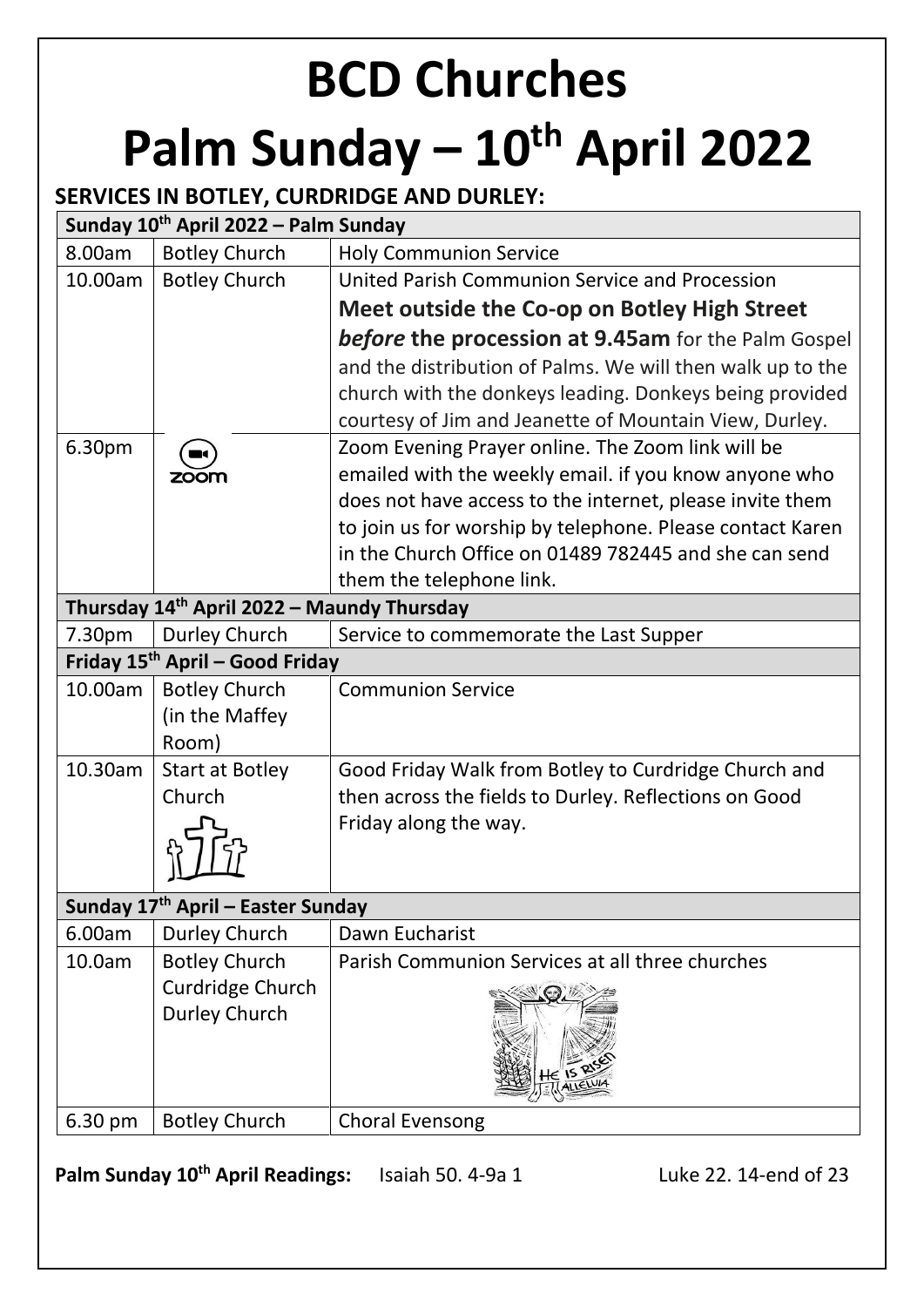#### **PRAYER REQUESTS**

**Stan & Joan Hoare – Funeral** Stan & Joan's funeral is taking place at Wessex Vale Crematorium on **Monday 25th April at 1.00pm**

#### **Window Cross**

The window cross at All Saints', Botley is being sponsored by Pam Davies for April – In loving memory of Len Davies on his first anniversary.

---------------------------------------------------------



## **A Rocha UK Prayer Diary**

As we enter Holy week, we are mindful, Lord, of all you endured on the cross. We pause to reflect on the solemnity of these few days, and the significance of them for Christian believers. As we turn our faces towards the risen Lord on Easter Sunday, we are also thankful for the new life available through His death and resurrection. Just as new shoots and buds grow towards the light, may we also reach towards the light of Christ this Easter time. Help us Lord to tread lightly on this earth, yet boldly shine for you.

### <https://arocha.org.uk/>

#### **Janet Clarke**

**---------------------------------------------------------- <sup>6</sup>** Yes, you have been with me from birth and have helped me constantly—no wonder I am always praising you! **<sup>7</sup>** My success—at which so many stand amazed is because you are my mighty protector. **<sup>8</sup>** All day long I'll praise and honour you, O God, for all that you have done for me. **Psalm 71:3**



**Heavenly Father, please hear our continued prayers for the people of Ukraine, We pray for peace, reconciliation and comfort for all those who fear tomorrow, Above all, we pray for all your precious children, at risk and in fear, that you would hold and protect them. Amen**

### **RIP**

Sam Richmond, Stan Hoare, Joan Hoare, Connie Pittman, Jeanette Collette.

#### **The sick**

Christopher Browne, Godfrey White, Wendy Lewis, Lena Mensingh, Jeanette Collett, Elizabeth Denholm, The Tolliday family, Graham Barker, Catherine McClurg, Adam Champion, Ron Bartley, Maggie Mears, Hilary Taylor, Catherine Fitch, Jo Smith, Alan Waller, Terrie Hitchcock, Joe Appleby.

#### **Housebound**

Jean Wakeford, Beryl Cook, Ron Chilcott, Geoff Gamblin, Mary Walsh, John Cooper, Jill Hutchings, Nora Martin, George Gebauer, Joan Hoare.

-------------------------------------------------------------

#### **Baptisms**

This week Theodore and Leo are being baptised at Botley and Hallie-Mae is being baptised at Durley.

Heavenly Father, we pray for them as they begin their Christian journey,

So they may come to know our Lord Jesus Christ, As Saviour and friend,

Offer your blessings so they may feel your everlasting love. Amen.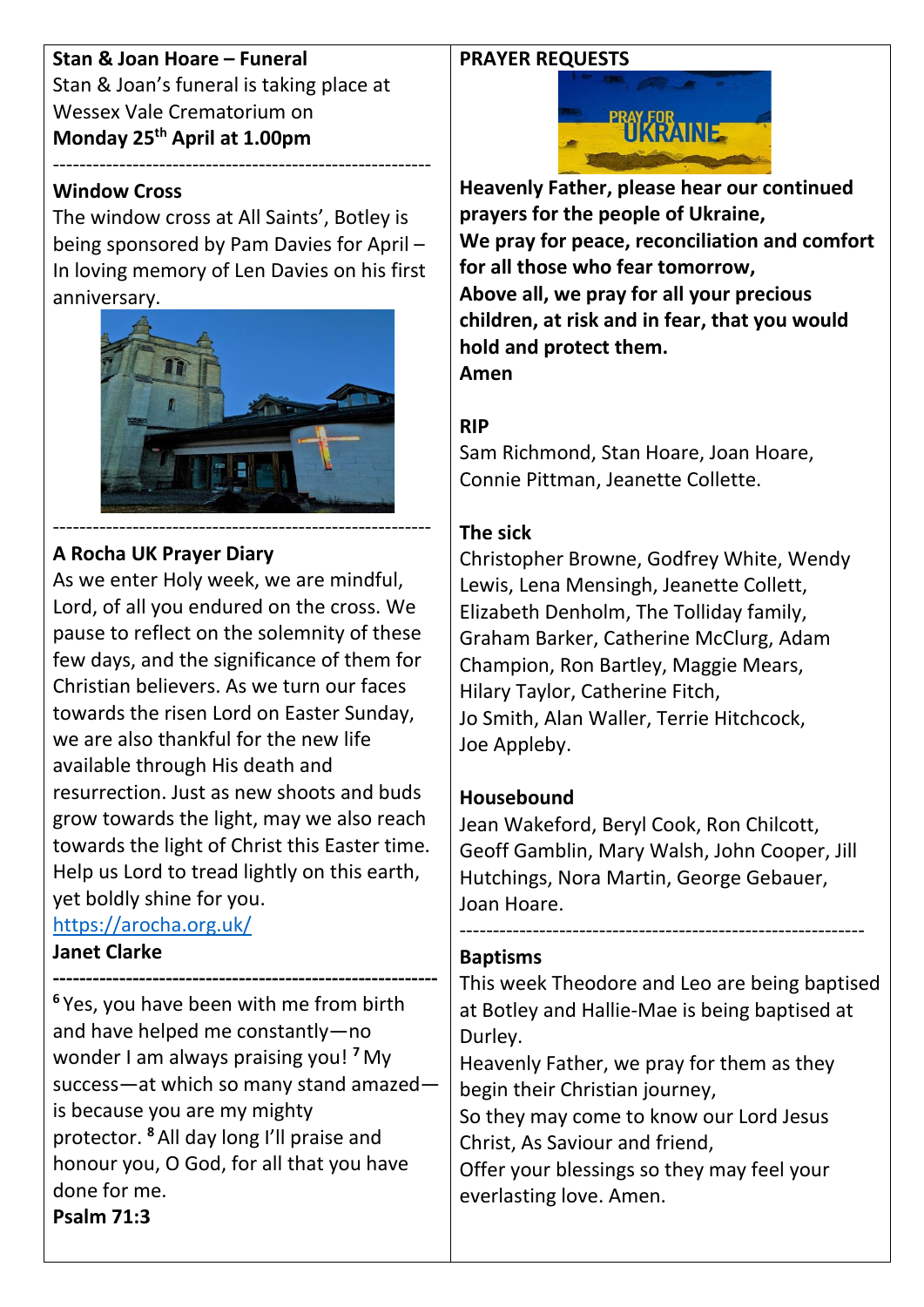#### **Food Banks**

The boxes for collection are outside each church. They are in great need of the following: coffee, tinned fish, tinned tomatoes, sweetcorn and biscuits.

#### **---------------------------------------------------------- Good Friday Walk – 15th April**

We will once again be holding our traditional benefice walk. It will begin with a safety briefing in All Saints' at 10.30am and proceed via St Peter's to Durley Memorial Hall where we will stop for lunch, before carrying on to Holy Cross. This is a walk of about 8.5km (just over 5 miles). Unfortunately, we cannot use our usual route because the footpath between Frogmill Farm and Durley Mill is closed. The alternative route has a rather awkward stile. Most of the walk is on roads, so we need to be careful about safety. If you bring your dog, it must be on a lead. We will stop in the usual places for a reading and prayer, and there will be a short communion service for those who wish it in the Maffey Room at 10.00am. As well as walkers (canine as well as human), we will need safety marshals and people with cars who can take walkers' bags to the hall and give lifts home. Please contact the office if you can help.

#### **All Saints' Coffee Morning – Botley Tuesday 19th April 10.30am Please do come and join us – all welcome!**

**----------------------------------------------------------**



Coffee mornings are held on the third<br>Tuesday of each month



**All Saints' Church Plant Sale & Market Saturday 23rd April 10.30am – 1.30pm In the churchyard, in front of the church** Please join us at this church fund raising event. Come and celebrate St George's day, have some fun and meet up with friends! Plant stall, books, burgers, bacon rolls and hot drinks. Old and new collectables and a lucky raffle! We look forward to welcoming you. **All in aid of our church 'Raise the Roof' repairs fund.**

**-------------------------------------------------------------**

## **Help please!**

Can you please help with items for the Plant Sale & Market on the 23<sup>rd</sup> April? We'd be grateful if you have any plants you can donate or if you're able to make any cakes. We would also appreciate any items which can be sold, produce, books and any items suitable for the raffle. If anyone is available to help in the setting up beforehand, on the day – manning a stall and clearing up afterwards, any assistance would be very welcome. If you are able to help, please contact Michael Moore or Mary Leahy. Many thanks. **The Botley Social Team**

------------------------------------------------------ **Here are two online versions of The Stations of the Cross for anyone who would like to access them during Passiontide:**

[Stations of the Cross: Lent 2022 | CAFOD](https://cafod.org.uk/Pray/Prayer-resources/Stations-of-the-Cross) - click on the Powerpoint towards the bottom of the page

[The Living Stations of the Cross -](https://www.bing.com/videos/search?q=stations+of+the+cross+youtube&&view=detail&mid=2BD167E6C3A4BD87364E2BD167E6C3A4BD87364E&&FORM=VDRVRV) Bing video young people presenting Living Stations of the Cross.

#### **Janet Clarke**  $-$

**Spring Plant Sale – Saturday April 30th – Durley** Plants and cakes being sold – all proceeds to go to Durley fete. For further information please contact Gill Mulley on 01489 860587.